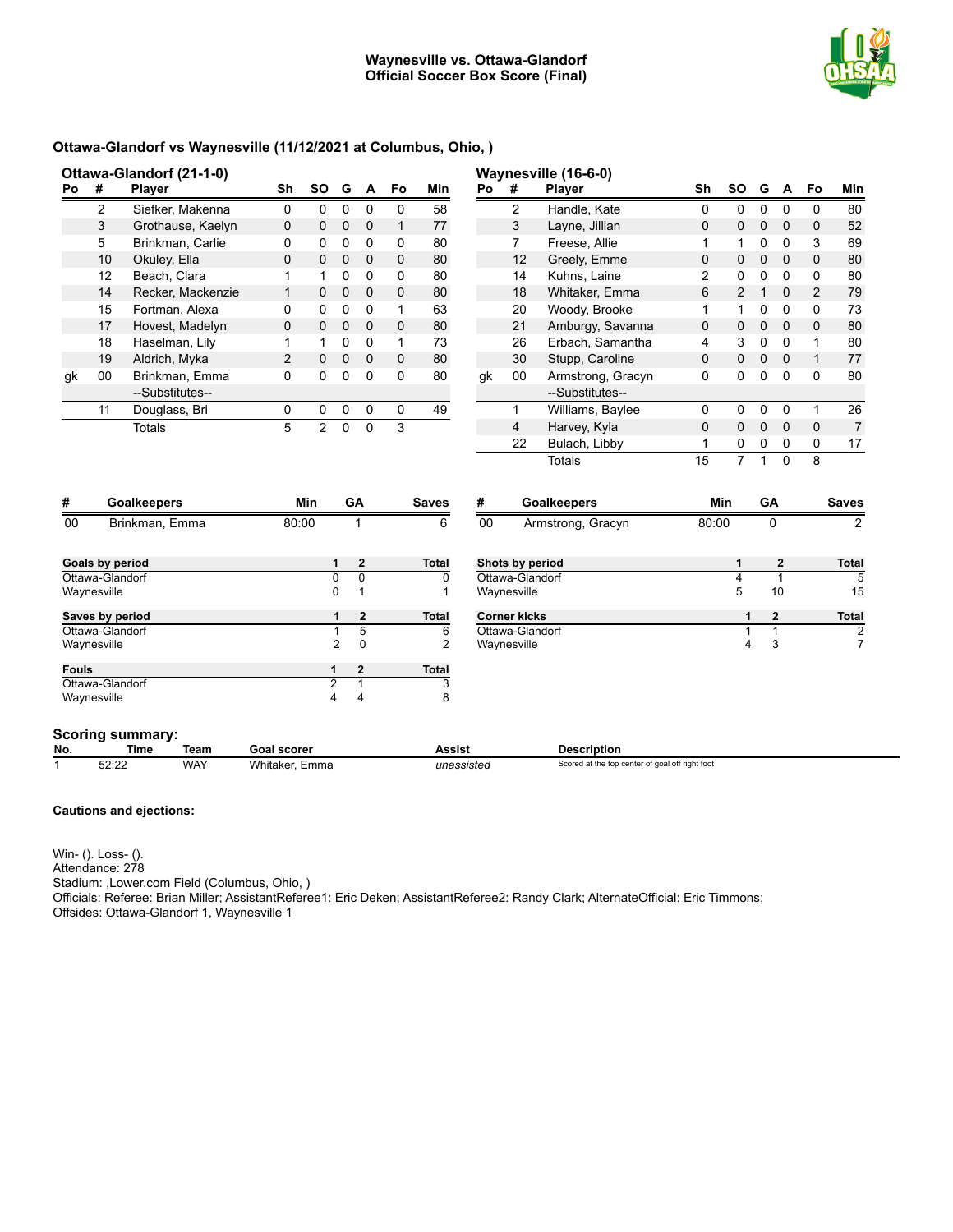

## **Ottawa-Glandorf vs Waynesville (11/12/2021 at Columbus, Ohio, )**

| Time           | Play                                                                                                                                                                             |
|----------------|----------------------------------------------------------------------------------------------------------------------------------------------------------------------------------|
| 00:00          | Brinkman, Emma at goalie for Ottawa-Glandorf.                                                                                                                                    |
| 00:00          | Armstrong, Gracyn at goalie for Waynesville.                                                                                                                                     |
| 0:24           | Throw in by Waynesville [0:24].                                                                                                                                                  |
| 0:51<br>1:01   | Throw in by Ottawa-Glandorf [0:51].<br>Throw in by Waynesville [1:01].                                                                                                           |
| 1:12           | Corner kick by Waynesville [1:12].                                                                                                                                               |
| 1:43           | Throw in by Waynesville [1:43].                                                                                                                                                  |
| 2:46           | Throw in by Waynesville [2:46].                                                                                                                                                  |
| 4:10           | Corner kick by Waynesville [4:10].                                                                                                                                               |
| 5:14           | Throw in by Waynesville [5:14].                                                                                                                                                  |
| 6:24           | Throw in by Ottawa-Glandorf [6:24].                                                                                                                                              |
| 7:17           | Throw in by Waynesville [7:17].                                                                                                                                                  |
| 8:04<br>8:30   | Throw in by Ottawa-Glandorf [8:04].<br>Shot by Ottawa-Glandorf Beach, Clara, bottom center of net, save by Armstrong, Gracyn.                                                    |
| 9:03           | Goal kick by Waynesville Armstrong, Gracyn.                                                                                                                                      |
| 9:15           | Ottawa-Glandorf substitution: Douglass, Bri for Fortman, Alexa.                                                                                                                  |
| 10:18          | Throw in by Waynesville [10:18].                                                                                                                                                 |
| 11:29          | Shot by Waynesville Whitaker, Emma, off target.                                                                                                                                  |
| 11:37          | Goal kick by Ottawa-Glandorf Brinkman, Emma.                                                                                                                                     |
| 11:57          | Throw in by Ottawa-Glandorf [11:57].                                                                                                                                             |
| 12:02          | Throw in by Ottawa-Glandorf [12:02].                                                                                                                                             |
| 12:27          | Shot by Ottawa-Glandorf Recker, Mackenzie, off target.                                                                                                                           |
| 12:36<br>12:57 | Goal kick by Waynesville Armstrong, Gracyn.<br>Throw in by Waynesville [12:57].                                                                                                  |
| 13:37          | Shot by Waynesville Woody, Brooke, bottom center of net, save by Brinkman, Emma.                                                                                                 |
| 14:09          | Throw in by Waynesville [14:09].                                                                                                                                                 |
| 14:48          | Throw in by Waynesville [14:48].                                                                                                                                                 |
| 15:07          | Throw in by Ottawa-Glandorf [15:07].                                                                                                                                             |
| 15:23          | Ottawa-Glandorf substitution: Fortman, Alexa for Haselman, Lily.                                                                                                                 |
| 16:03          | Foul on Ottawa-Glandorf Fortman, Alexa; free kick awarded to Waynesville Stupp, Caroline.                                                                                        |
| 16:36          | Shot by Waynesville Erbach, Samantha, off target.                                                                                                                                |
| 16:44<br>16:58 | Goal kick by Ottawa-Glandorf Brinkman, Emma.<br>Waynesville substitution: Bulach, Libby for Layne, Jillian.                                                                      |
| 16:58          | Waynesville substitution: Williams, Baylee for Freese, Allie.                                                                                                                    |
| 17:22          | Goal kick by Ottawa-Glandorf Brinkman, Emma.                                                                                                                                     |
| 17:30          | Ottawa-Glandorf substitution: Haselman, Lily for Siefker, Makenna.                                                                                                               |
| 18:11          | Throw in by Ottawa-Glandorf [18:11].                                                                                                                                             |
| 19:05          | Throw in by Ottawa-Glandorf [19:05].                                                                                                                                             |
| 19:44          | Throw in by Waynesville [19:44].                                                                                                                                                 |
| 20:02          | Throw in by Waynesville [20:02].                                                                                                                                                 |
| 20:43<br>21:11 | Corner kick by Ottawa-Glandorf [20:43].<br>Goal kick by Waynesville Armstrong, Gracyn.                                                                                           |
| 21:34          | Goal kick by Waynesville Armstrong, Gracyn.                                                                                                                                      |
| 22:52          | Foul on Ottawa-Glandorf Haselman, Lily; free kick awarded to Waynesville Bulach, Libby.                                                                                          |
| 23:16          | Throw in by Waynesville [23:16].                                                                                                                                                 |
| 23:39          | Waynesville substitution: Harvey, Kyla for Bulach, Libby.                                                                                                                        |
| 23:39          | Waynesville substitution: Freese, Allie for Woody, Brooke.                                                                                                                       |
| 23:57          | Corner kick by Waynesville [23:57].                                                                                                                                              |
| 24:27          | Foul on Waynesville Freese, Allie; free kick awarded to Ottawa-Glandorf Aldrich, Myka.<br>Shot by Ottawa-Glandorf Haselman, Lily, bottom left of net, save by Armstrong, Gracyn. |
| 24:58<br>25:15 | Throw in by Waynesville [25:15].                                                                                                                                                 |
| 25:26          | Throw in by Waynesville [25:26].                                                                                                                                                 |
| 26:47          | Foul on Waynesville Whitaker, Emma; free kick awarded to Ottawa-Glandorf Aldrich, Myka.                                                                                          |
| 27:24          | Throw in by Waynesville [27:24].                                                                                                                                                 |
| 28:03          | Throw in by Waynesville [28:03].                                                                                                                                                 |
| 28:19          | Throw in by Ottawa-Glandorf [28:19].                                                                                                                                             |
| 28:26          | Ottawa-Glandorf substitution: Siefker, Makenna for Fortman, Alexa.                                                                                                               |
| 29:19          | Throw in by Waynesville [29:19].                                                                                                                                                 |
| 30:02<br>30:17 | Throw in by Ottawa-Glandorf [30:02].<br>Throw in by Ottawa-Glandorf [30:17].                                                                                                     |
| 30:24          | Foul on Waynesville Stupp, Caroline; free kick awarded to Ottawa-Glandorf Douglass, Bri.                                                                                         |
| 30:45          | Shot by Ottawa-Glandorf Aldrich, Myka, off target.                                                                                                                               |
| 30:50          | Goal kick by Waynesville Armstrong, Gracyn.                                                                                                                                      |
| 31:00          | Waynesville substitution: Layne, Jillian for Harvey, Kyla.                                                                                                                       |
| 31:00          | Waynesville substitution: Woody, Brooke for Williams, Baylee.                                                                                                                    |
| 31:22          | Throw in by Ottawa-Glandorf [31:22].                                                                                                                                             |
| 33:20          | Shot by Waynesville Whitaker, Emma, blocked.                                                                                                                                     |
| 33:40<br>34:15 | Throw in by Waynesville [33:40].<br>Throw in by Ottawa-Glandorf [34:15].                                                                                                         |
| 34:28          | Ottawa-Glandorf substitution: Fortman, Alexa for Douglass, Bri.                                                                                                                  |
| 34:58          | Foul on Waynesville Erbach, Samantha; free kick awarded to Ottawa-Glandorf Haselman, Lily.                                                                                       |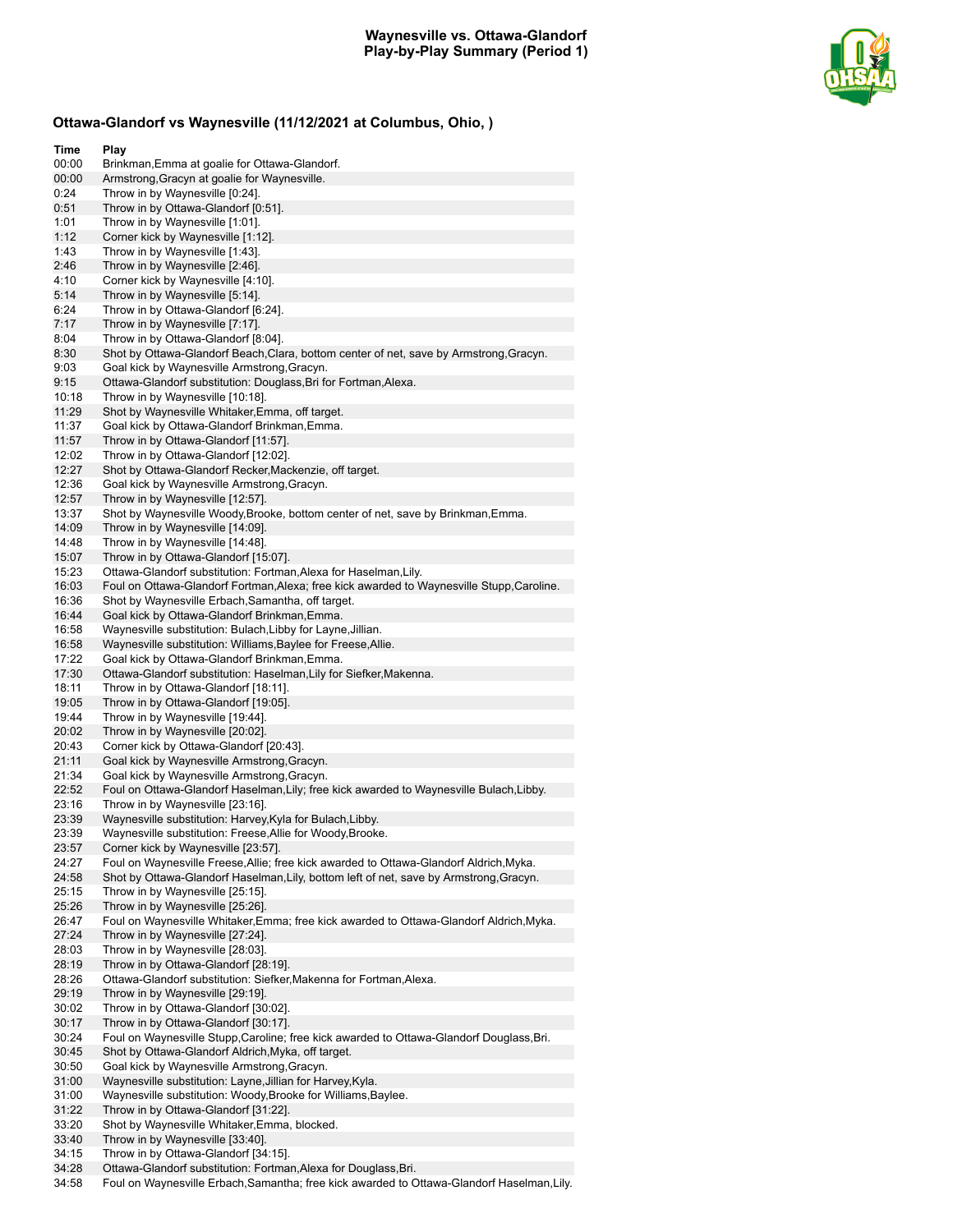- 
- **Time Play** Shot by Waynesville Whitaker, Emma, off target.
- 36:31 Corner kick by Waynesville [36:31].
- 36:41 Waynesville substitution: Bulach,Libby for Stupp,Caroline.
- 37:43 Goal kick by Waynesville Armstrong,Gracyn.
- 38:16 Goal kick by Waynesville Armstrong,Gracyn.
- 39:49 Throw in by Ottawa-Glandorf [39:49].
- End of period [40:00].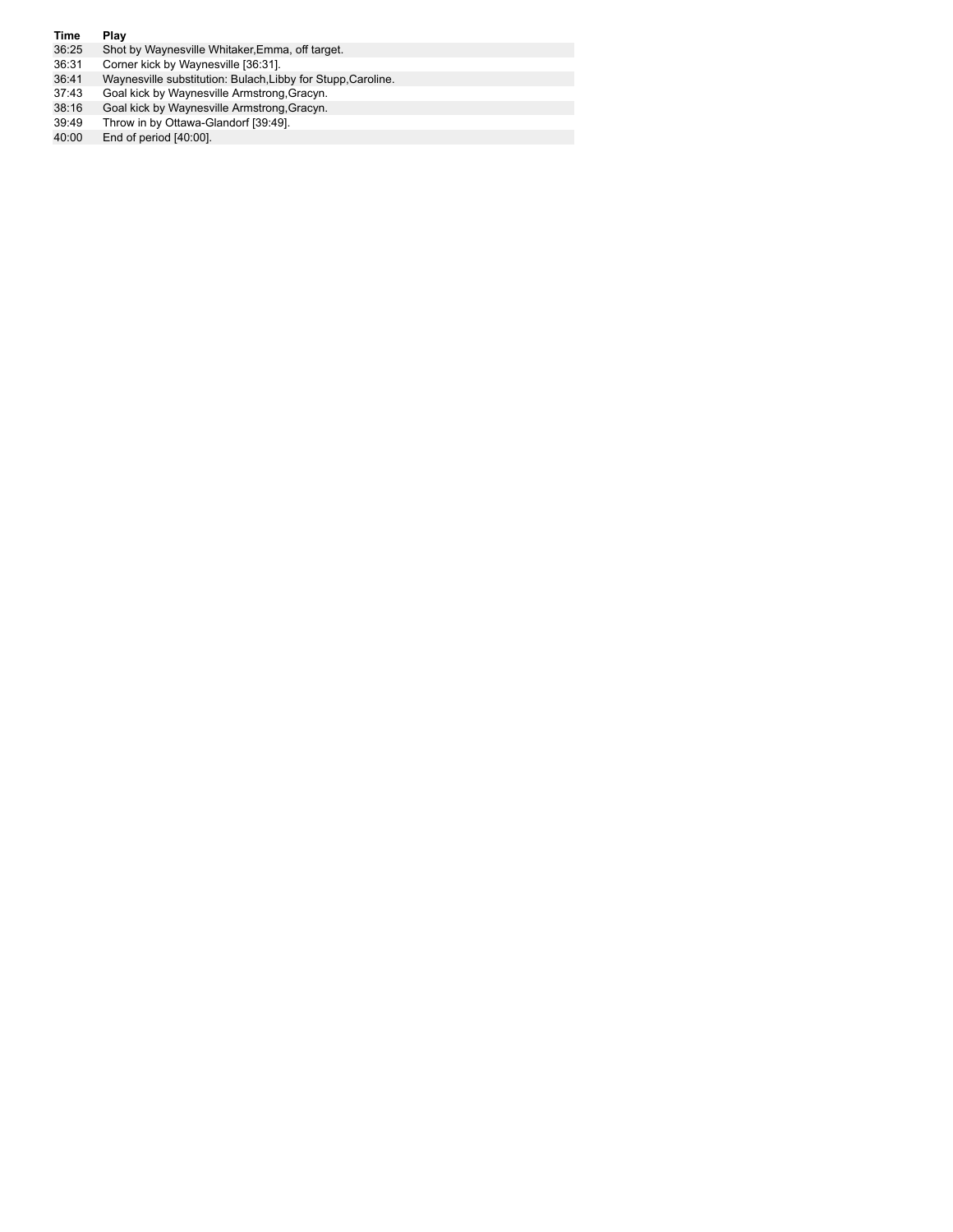#### **Waynesville vs. Ottawa-Glandorf Play-by-Play Summary (Period 2)**



# **Ottawa-Glandorf vs Waynesville (11/12/2021 at Columbus, Ohio, )**

| Time           | Play                                                                                                                                                                                         |
|----------------|----------------------------------------------------------------------------------------------------------------------------------------------------------------------------------------------|
| 40:00          | Waynesville substitution: Stupp, Caroline for Bulach, Libby.                                                                                                                                 |
| 40:00          | Start of 2nd period [40:00].                                                                                                                                                                 |
| 40:00          | FOR Ottawa-Glandorf: Brinkman, Emma                                                                                                                                                          |
| 40:00          | (GK),Siefker,Makenna,Grothause,Kaelyn,Brinkman,Carlie,Okuley,Ella,Beach,Clara,Recker,Mackenzie,Fortman,Alexa,Hovest,Madelyn,Haselman,Lily,Aldrich,Myka<br>FOR Waynesville: Armstrong, Gracyn |
|                | (GK),Handle,Kate,Layne,Jillian,Freese,Allie,Greely,Emme,Kuhns,Laine,Whitaker,Emma,Woody,Brooke,Amburgy,Savanna,Erbach,Samantha,Stupp,Caroline                                                |
| 40:33          | Throw in by Waynesville [40:33].                                                                                                                                                             |
| 41:22          | Throw in by Waynesville [41:22].                                                                                                                                                             |
| 41:31          | Waynesville substitution: Williams, Baylee for Whitaker, Emma.                                                                                                                               |
| 42:18          | Foul on Waynesville Williams, Baylee; free kick awarded to Ottawa-Glandorf Brinkman, Carlie.                                                                                                 |
| 42:48          | Goal kick by Waynesville Armstrong Gracyn.                                                                                                                                                   |
| 42:58          | Waynesville substitution: Whitaker, Emma for Williams, Baylee.                                                                                                                               |
| 43:23<br>43:41 | Throw in by Waynesville [43:23].<br>Throw in by Ottawa-Glandorf [43:41].                                                                                                                     |
| 43:57          | Throw in by Ottawa-Glandorf [43:57].                                                                                                                                                         |
| 44:33          | Corner kick by Waynesville [44:33].                                                                                                                                                          |
| 45:05          | Shot by Waynesville Kuhns, Laine, off target.                                                                                                                                                |
| 45:11          | Goal kick by Ottawa-Glandorf Brinkman, Emma.                                                                                                                                                 |
| 45:42          | Shot by Waynesville Whitaker, Emma, off target.                                                                                                                                              |
| 45:48          | Goal kick by Ottawa-Glandorf Brinkman, Emma.                                                                                                                                                 |
| 46:21          | Throw in by Ottawa-Glandorf [46:21].                                                                                                                                                         |
| 46:33          | Throw in by Ottawa-Glandorf [46:33].<br>Throw in by Ottawa-Glandorf [46:40].                                                                                                                 |
| 46:40<br>47:00 | Throw in by Waynesville [47:00].                                                                                                                                                             |
| 47:37          | Goal kick by Ottawa-Glandorf Brinkman, Emma.                                                                                                                                                 |
| 49:03          | Shot by Waynesville Whitaker, Emma, bottom right of net, save by Brinkman, Emma.                                                                                                             |
| 49:23          | Throw in by Waynesville [49:23].                                                                                                                                                             |
| 49:37          | Foul on Waynesville Whitaker, Emma; free kick awarded to Ottawa-Glandorf Haselman, Lily.                                                                                                     |
| 50:03          | Throw in by Waynesville [50:03].                                                                                                                                                             |
| 50:20          | Offside against Ottawa-Glandorf.                                                                                                                                                             |
| 50:56          | Throw in by Ottawa-Glandorf [50:56].                                                                                                                                                         |
| 51:09          | Ottawa-Glandorf substitution: Douglass, Bri for Fortman, Alexa.                                                                                                                              |
| 51:27          | Throw in by Waynesville [51:27].                                                                                                                                                             |
| 51:49<br>52:17 | Corner kick by Waynesville [51:49].<br>Shot by Waynesville Kuhns, Laine, blocked.                                                                                                            |
| 52:22          | GOAL scored by Waynesville Whitaker, Emma, top center of goal off right foot.                                                                                                                |
| 52:42          | Throw in by Waynesville [52:42].                                                                                                                                                             |
| 53:01          | Foul on Waynesville Freese, Allie; free kick awarded to Ottawa-Glandorf Douglass, Bri.                                                                                                       |
| 53:39          | Throw in by Ottawa-Glandorf [53:39].                                                                                                                                                         |
| 54:08          | Throw in by Waynesville [54:08].                                                                                                                                                             |
| 55:45          | Throw in by Ottawa-Glandorf [55:45].                                                                                                                                                         |
| 56:00          | Waynesville substitution: Williams, Baylee for Layne, Jillian.                                                                                                                               |
| 56:00          | Ottawa-Glandorf substitution: Fortman, Alexa for Siefker, Makenna.                                                                                                                           |
| 56:34<br>56:52 | Throw in by Ottawa-Glandorf [56:34].<br>Corner kick by Ottawa-Glandorf [56:52].                                                                                                              |
| 57:39          | Throw in by Ottawa-Glandorf [57:39].                                                                                                                                                         |
| 57:48          | Throw in by Waynesville [57:48].                                                                                                                                                             |
| 58:13          | Throw in by Ottawa-Glandorf [58:13].                                                                                                                                                         |
| 58:21          | Throw in by Ottawa-Glandorf [58:21].                                                                                                                                                         |
| 59:20          | Throw in by Ottawa-Glandorf [59:20].                                                                                                                                                         |
| 59:28          | Goal kick by Waynesville Armstrong, Gracyn.                                                                                                                                                  |
| 60:02          | Throw in by Waynesville [60:02].                                                                                                                                                             |
| 60:57          | Shot by Waynesville Erbach, Samantha, bottom center of net, save by Brinkman, Emma.                                                                                                          |
| 61:57<br>62:03 | Shot by Ottawa-Glandorf Aldrich, Myka, off target.<br>Goal kick by Waynesville Armstrong, Gracyn.                                                                                            |
| 62:13          | Waynesville substitution: Bulach, Libby for Freese, Allie.                                                                                                                                   |
| 62:13          | Ottawa-Glandorf substitution: Siefker, Makenna for Douglass, Bri.                                                                                                                            |
| 62:34          | Throw in by Waynesville [62:34].                                                                                                                                                             |
| 63:11          | Throw in by Waynesville [63:11].                                                                                                                                                             |
| 63:57          | Goal kick by Ottawa-Glandorf Brinkman, Emma.                                                                                                                                                 |
| 64:30          | Handball against Ottawa-Glandorf; free kick awarded.                                                                                                                                         |
| 65:10          | Shot by Waynesville Erbach, Samantha, bottom center of net, save by Brinkman, Emma.                                                                                                          |
| 65:49          | Corner kick by Waynesville [65:49].                                                                                                                                                          |
| 66:03<br>66:32 | Waynesville substitution: Freese, Allie for Williams, Baylee.<br>Shot by Waynesville Freese, Allie, top center of net, save by Brinkman, Emma.                                               |
| 66:49          | Throw in by Ottawa-Glandorf [66:49].                                                                                                                                                         |
| 67:17          | Goal kick by Ottawa-Glandorf Brinkman, Emma.                                                                                                                                                 |
| 67:25          | Ottawa-Glandorf substitution: Douglass, Bri for Siefker, Makenna.                                                                                                                            |
| 67:48          | Throw in by Waynesville [67:48].                                                                                                                                                             |
| 67:56          | Throw in by Waynesville [67:56].                                                                                                                                                             |
| 68:08          | Throw in by Waynesville [68:08].                                                                                                                                                             |

68:29 Shot by Waynesville Bulach,Libby, blocked.